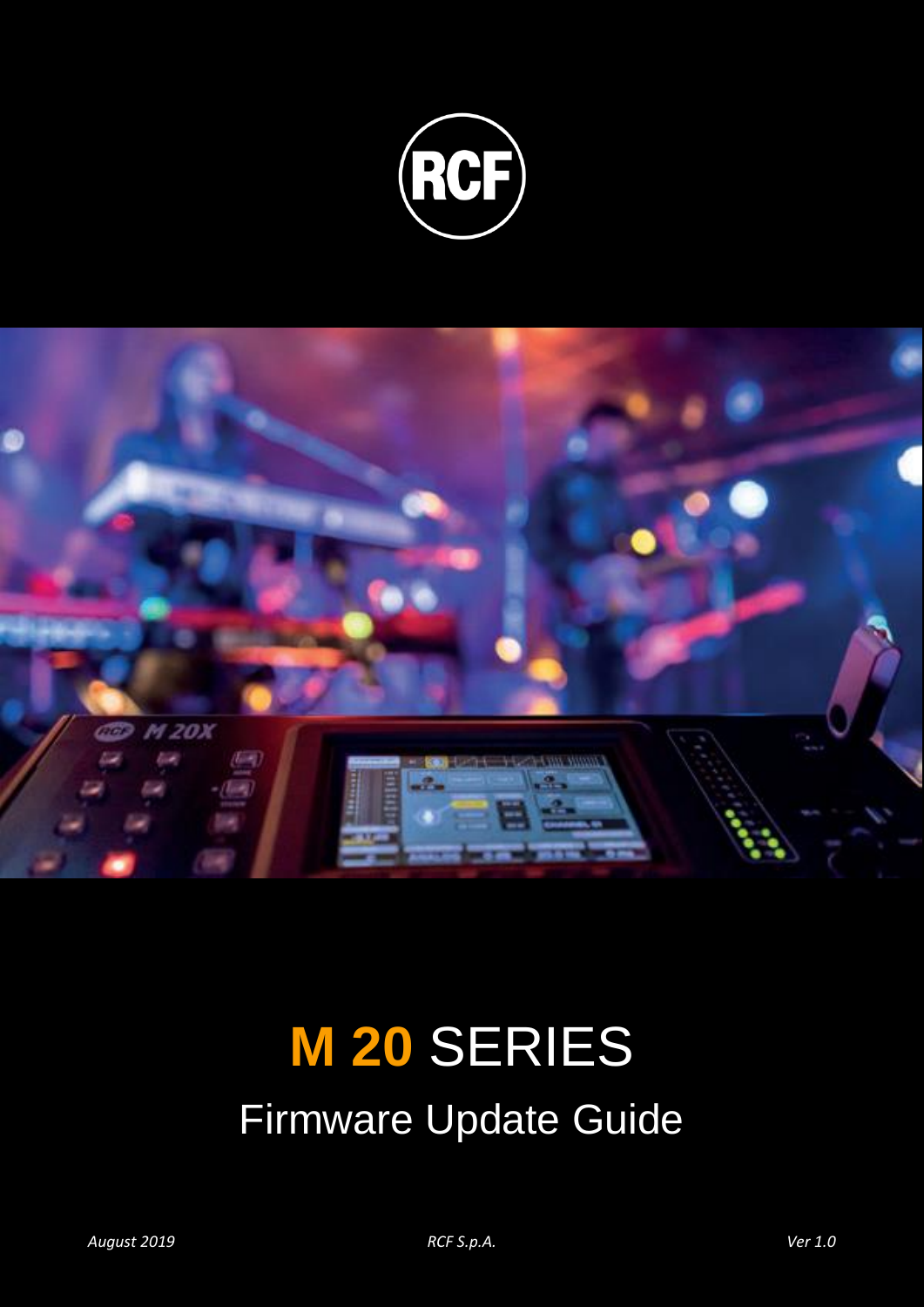## FIRMWARE UPDATE PROCEDURE

- 1. Download the latest firmware package available on the web page <https://www.rcf.it/products/mixing-consoles/m-series/m-20-firmware-update>
- 2. Unzip the .zip file and copy the **RCF-M20X-xxxx.mpk** file on the root directory of a FAT32 formatted USB stick. Be sure to have one .mpk file only in the USB stick, to avoid file mismatch.
- 3. Turn on the M 20X digital mixer.
- 4. Once the boot is completed, pressing SYSTEM button on the left side of the 5" touchscreen display, go to the page SYSTEM > UTILITIES > FIRMWARE UPDATE.

| <b>UTILITIES</b><br><b>SYSTEM</b><br><b>FW UPDATE</b> |  |
|-------------------------------------------------------|--|
| <b>FIRMWARE UPDATE</b>                                |  |
| <b>FIRMWARE VERSION: 0146</b>                         |  |
| DATE: 2019-08-28                                      |  |
| NO FIRMWARE UPDATE FOUND!                             |  |
|                                                       |  |
| PLEASE INSERT AN USB KEY WITH A VALID FIRMWARE!       |  |
| <b>CHECK NOW!</b>                                     |  |
|                                                       |  |

- 5. Insert your USB stick into the USB A port. The upper side shows the firmware version that is currently installed on the mixer. The bottom side shows the firmware version on the USB stick ready to be installed.
- 6. If the new package is not automatically detected, please press CHECK NOW
- 7. Once the new package is detected, press UPDATE and then confirm the system reboot required to apply the new firmware.

| <b>SYSTEM</b><br><b>UTILITIES</b><br><b>FW UPDATE</b> |
|-------------------------------------------------------|
| <b>FIRMWARE UPDATE</b>                                |
| <b>FIRMWARE VERSION: 0145</b>                         |
| DATE: 2019-08-28                                      |
| <b>PACKAGE VERSION: 0146</b>                          |
| FILE: RCF-M20X-0146.mpk                               |
| DATE: 2019-08-28                                      |
|                                                       |
| <b>UPDATE</b>                                         |
|                                                       |
|                                                       |
|                                                       |